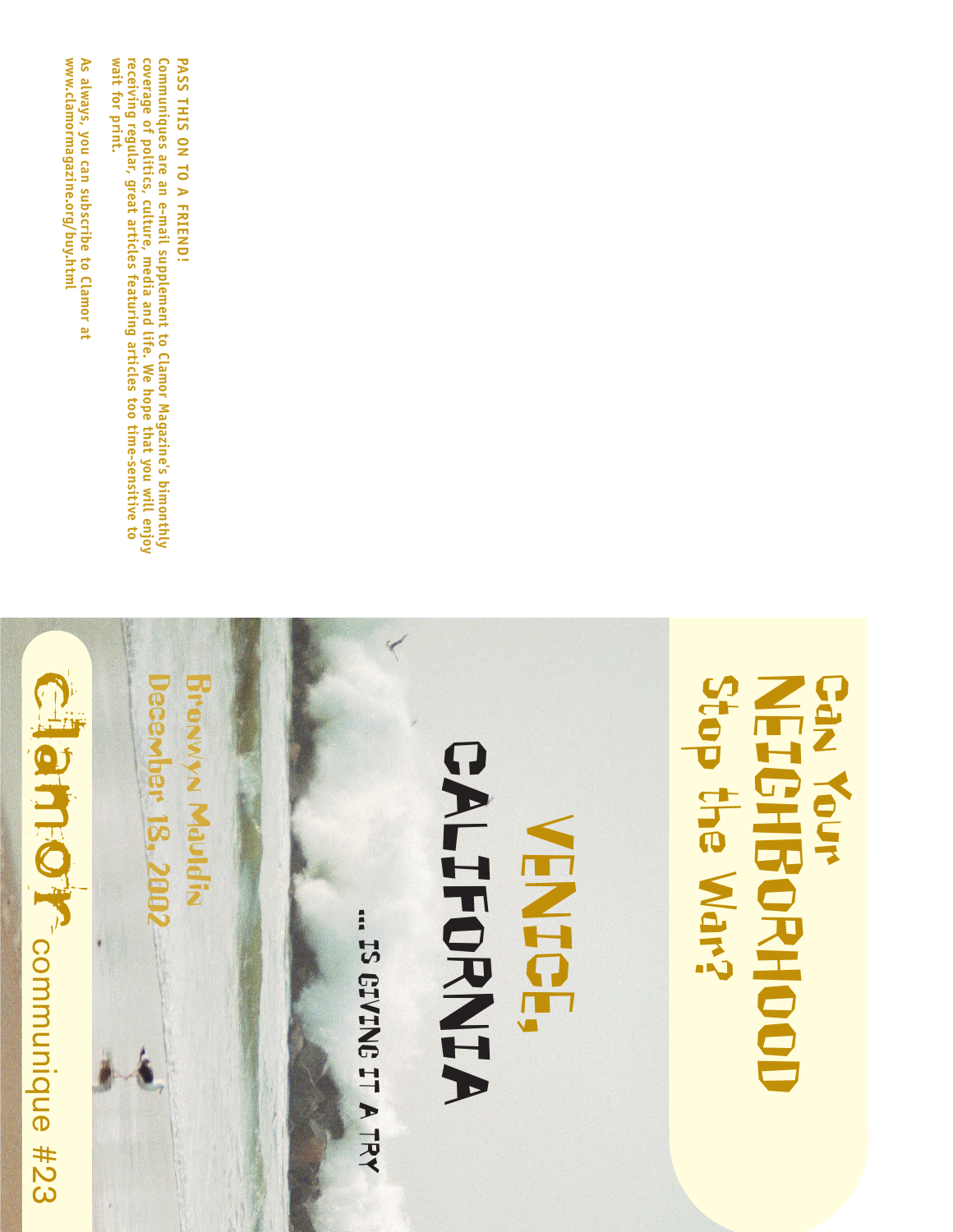## "Earth to Venice! *"Earth to Venice! Let's not have a war!"* Let's not have a war!"

rigged up to a small speaker slung over fellow marcher Jim Smith's shoulder her rusty bicycle to the beat of Edwin Star's "War," blaring from CD walkman rigged up to a small speaker slung over fellow marcher Jim Smith's shoulder. her rusty bicycle to the beat of Edwin Starr's "War," blaring from CD walkman Sshe walks along with the Venice Peace March, Williams clangs the bell on hawkers on the Venice Beach boardwalk on a warm Sunday afternoon. As uzy Williams shouts to the sea of shoppers, rollerbladers, buskers and • uzy Williams shouts to the sea of shoppers, rollerbladers, buskers and I she walks along with the Venice Peace March, Williams clangs the bell on hawkers on the Venice Beach boardwalk on a warm Sunday afternoon. As

peace signs with her paint-spattered hands, waving to the crowds from the with her husband in a couple of campers on the streets of Venice. She makes Skipping along barefoot beside Williams is Diane Butler, a local artist who lives center of the march. center of the march. peace signs with her paint-spattered hands, waving to the crowds from the with her husband in a couple of campers on the streets of Venice. She makes Skipping along barefoot beside Williams is Diane Butler, a local artist who lives

of tourists capturing the authentic local wildlife. big blue Venice Peace Movement banner goes by. Cameras pop with the sound decorated toilet seats decoupaged in brightly colored floral prints cheers as the boardwalk booth smiles and nods. A group of middle aged women selling handstoner called Yin selling fabric-covered conical Vietnamese straw hats from a calling out, "We're going to give the peace marchers some help!" An aging drums recalibrate their rhythm to the beat of the marchers' music as they pass, Along the boardwalk, a group of musicians with electric guitars and African big blue Venice Peace Movement banner goes by. Cameras pop with the sound boardwalk booth smiles and nods. A group of middle aged women selling handstoner called Yin selling fabric-covered conical Vietnamese straw hats from a calling out, "We're going to give the peace marchers some help!" An aging Along the boardwalk, a group of musicians with electric guitars and African ecorated toilet seats decoupaged in brightly colored floral prints cheers as the rums recalibrate their rhythm to the beat of the marchers' music as they pass, tourists capturing the authentic local wildlife.

ation coffeehouses and later for Dog Town's 2-Boys, it's now the region's second personal expression. After several decades as a crumbling home for beat generwith twenty miles of canals, now a bohemian epicenter of Southern California largest tourist attraction after Disney's commodified playground its Italian namesake as a waterfront resort and amusement park crisscrossed Welcome to Venice, the coastal California town created in 1905 in the image of largest tourist attraction after Disney's commodified playground. ation coffeehouses and later for Dog Town's Z-Boys, it's now the region's second personal expression. After several decades as a crumbling home for beat generwith twenty miles of canals, now a bohemian epicenter of Southern California its Italian namesake as a waterfront resort and amusement park crisscrossed Welcome to Venice, the coastal California town created in 1905 in the image of

them as half-page pamphlets. Simply photocopy them double-sided in the order **them as half-page pamphlets. Simply photocopy them double-sided in the order** The Clamor Communique format has been reworked so you can easily distribute **The Clamor Communique format has been reworked so you can easily distribute** they are delivered here, fold copies in half, and staple in the middle. **they are delivered here, fold copies in half, and staple in the middle.**

> similar events in their own local communities. "We would like to inspire other against the war," Williams says. "In every community, there's people like us." people to start their own marches until there are marches all across America that they want to encourage other groups around the country to organize The Venice Peace marchers believe that what they are doing is so important against the war," Williams says. "In every community, there's people like us." people to start their own marches until there are marches all across America similar events in their own local communities. "We would like to inspire other that they want to encourage other groups around the country to organize The Venice Peace marchers believe that what they are doing is so important

or two people with them, then it becomes a movement." go out there with a sign, people will think they're a nut. But if they have one the war, to just get out there and do it. "What I usually tell people is, if they Smith says to people thinking about taking action in their communities against or two people with them, then it becomes a movement." the war, to just get out there and do it. "What I usually tell people is, if they Smith says to people thinking about taking action in their communities against out there with a sign, people will think they're a nut. But if they have one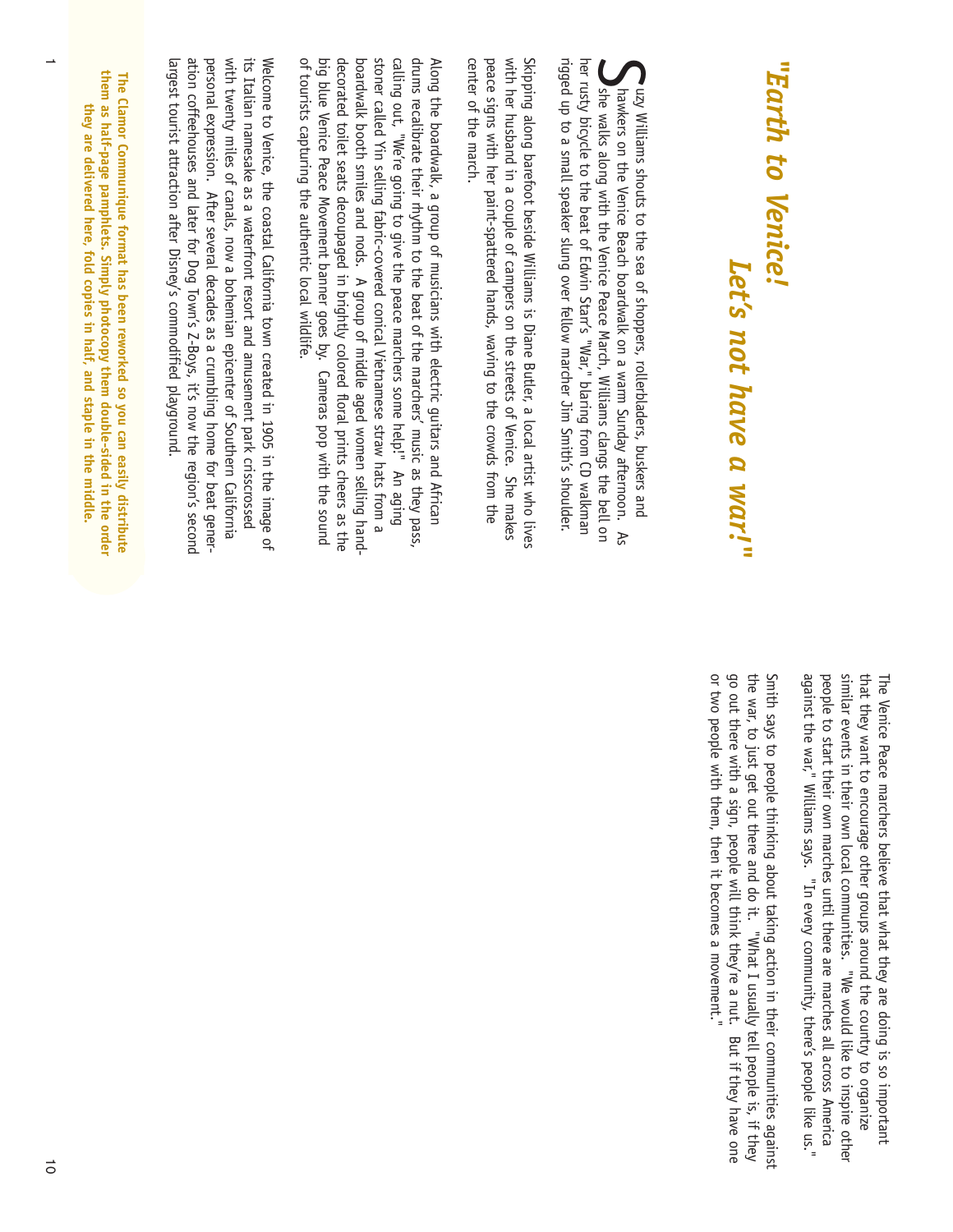| march. He multiplies a conservative estimate of 10,000 people visiting the<br>realize. People see it, and it makes them think about something the next time<br>community of Venice. Every peace activity has a bigger influence than people<br>people. Still, he says "I think we've had some influence beyond just the<br>year alone, the Venice Peace March was seen by as many as half a million<br>they hear Bush on t.v."<br>boardwalk each Sunday by the number of weeks to calculate that in its first                                                      | enough of these smaller weekly events are organized around the country, more<br>nity-based marches may become even more important. It is possible that if<br>Smith takes both a functional and a social movement view of the impact of the<br>about a giant bi-coastal march in the mainstream press.<br>people would see their pro-peace, anti-war messages in person than would hear | country won't cover the largest anti-war event since the Vietnam War, commu-<br>the nation's "newspaper of record" that sets the agenda for papers around the<br>coverage of anti-war marches and rallies across the U.S. on October 6, 2002.<br>particularly those that happen in the streets. Consider the New York Times'<br>The press, too, has become adept at downplaying important political events<br>$\pm$ | "In my delusions, I thought that me speaking up publicly would change things.<br>high he experienced the first time he spoke at the open mic rally is gone now.<br>and has been picked up by media as far away as Norway and Japan.<br>The Venice Peace March has been on local L.A. television news once or twice,<br>Free speech is a hollow promise if we don't have access to electronic media."<br>Venice painter, sculptor and peace march regular Jeffrey Hirsch says that the                                                 | major events as small and insignificant. Even the direct action at Seattle has<br>ment, elected officials and corporations have become quite skilled at dismissing<br>the corporate globalization debate.<br>been interpreted and reinterpreted until it might be forgotten that it did quite<br>be as much about spin as they are about what actually happens. Law enforce-<br>Venice Peace March and Rally? Today, political actions both big and small can<br>Is it possible to measure the impact of local, community-based events like the<br>literally stop the World Trade Organization in its tracks and change the terms of | route, for once clear of didgeridoo players, henna tattoo artists, and pick-<br>"We preserved our street," Smith says, with evident pride<br>walked back in the rain, certain they had done the right thing.<br>pockets. At Windward Ave. each took a turn to speak to an empty beach.<br>him. In any case, the three of them decided to march. They walked the usual<br>Dietlin says Butler said it and Butler says it was Dietlin. Smith is sure it wasn't<br>They                       |
|--------------------------------------------------------------------------------------------------------------------------------------------------------------------------------------------------------------------------------------------------------------------------------------------------------------------------------------------------------------------------------------------------------------------------------------------------------------------------------------------------------------------------------------------------------------------|----------------------------------------------------------------------------------------------------------------------------------------------------------------------------------------------------------------------------------------------------------------------------------------------------------------------------------------------------------------------------------------|---------------------------------------------------------------------------------------------------------------------------------------------------------------------------------------------------------------------------------------------------------------------------------------------------------------------------------------------------------------------------------------------------------------------|---------------------------------------------------------------------------------------------------------------------------------------------------------------------------------------------------------------------------------------------------------------------------------------------------------------------------------------------------------------------------------------------------------------------------------------------------------------------------------------------------------------------------------------|--------------------------------------------------------------------------------------------------------------------------------------------------------------------------------------------------------------------------------------------------------------------------------------------------------------------------------------------------------------------------------------------------------------------------------------------------------------------------------------------------------------------------------------------------------------------------------------------------------------------------------------|--------------------------------------------------------------------------------------------------------------------------------------------------------------------------------------------------------------------------------------------------------------------------------------------------------------------------------------------------------------------------------------------------------------------------------------------------------------------------------------------|
| the planet?<br>that do to their environment and our environment? We're at a turning point.<br>people, you're being inhumane," she says. "I can't believe we've been bombing<br>Do we want to exist in the world? Do we want humans to be able to live on<br>Iraq every week for ten years. What does that do our planet? What does<br>marches each week with her daughter Lani Ware, an artist who also lives in<br>"I didn't want to sit by while our country was being inhumane. If you go bomb<br>Or do we sant to nove over and let jnsects take over." Butler | well.<br>March. That would be a mistake. She's there to stop a war she understands too<br>Butler might<br>In her rippling multicolored clothes and long, flowing salt-and-pepper tresses,<br>60s and doesn't really know what she's doing in the middle of the Venice Peace<br>be dismissed as an aging hippie who did too many drugs in the                                           | stop a war?<br>globally, act locally." But are they having an impact? Is this a good way to<br>There's no question that these groups are putting into action the dictum, "Think<br>The Venice peace marchers say yes it is, absolutely.                                                                                                                                                                             | where free speech is limited by law, wearing their anti-war statements on t-<br>shirts rather than poster board.<br>quiet, candlelit vigils to raucous rallies. Some even hold their events in malls<br>Beach to Riverside, with new ones appearing each month. They range from<br>neighborhood-based demos in Southern California alone, from Glendale to Long<br>weekly anti-war, pro-peace events. There are more than twenty of these smaller<br>All across the country, community groups are getting together to organize local, | on the boardwalk every weekend. He's active with environmental groups, from<br>the local Ballona Wetlands Land Trust to the national Natural Resources Defense<br>for later. Cangemi is a masseur from neighboring Mar Vista who sings for tips<br>passed by. On his karaoke machine he had "The Hits of Robert Goulet" cued up<br>sang Phil Och's "Draft Dodger Rag" in honor of the Venice Peace March as it<br>On the Sunday of the 53rd weekly march, boardwalk performer Louis Cangemi<br>Or is it?<br>nothing to write home about."<br>Council. He likes the Venice Peace March, but he says rather pointedly, "It's           | waving their anti-war messages. At the Venice Peace March and Rally, profes-<br>at Rose Ave. then make their way up the boardwalk, singing, shouting and<br>Vietnam veterans with war resisters who spent most of the 1970s in Canada<br>sors march side by side with homeless people, poets with publicists and doctors.<br>p.m. or so (we're on Venice time, after all), fifteen to twenty-five people meet<br>And this is the peace movement, Venice style. Every Sunday afternoon at 2 |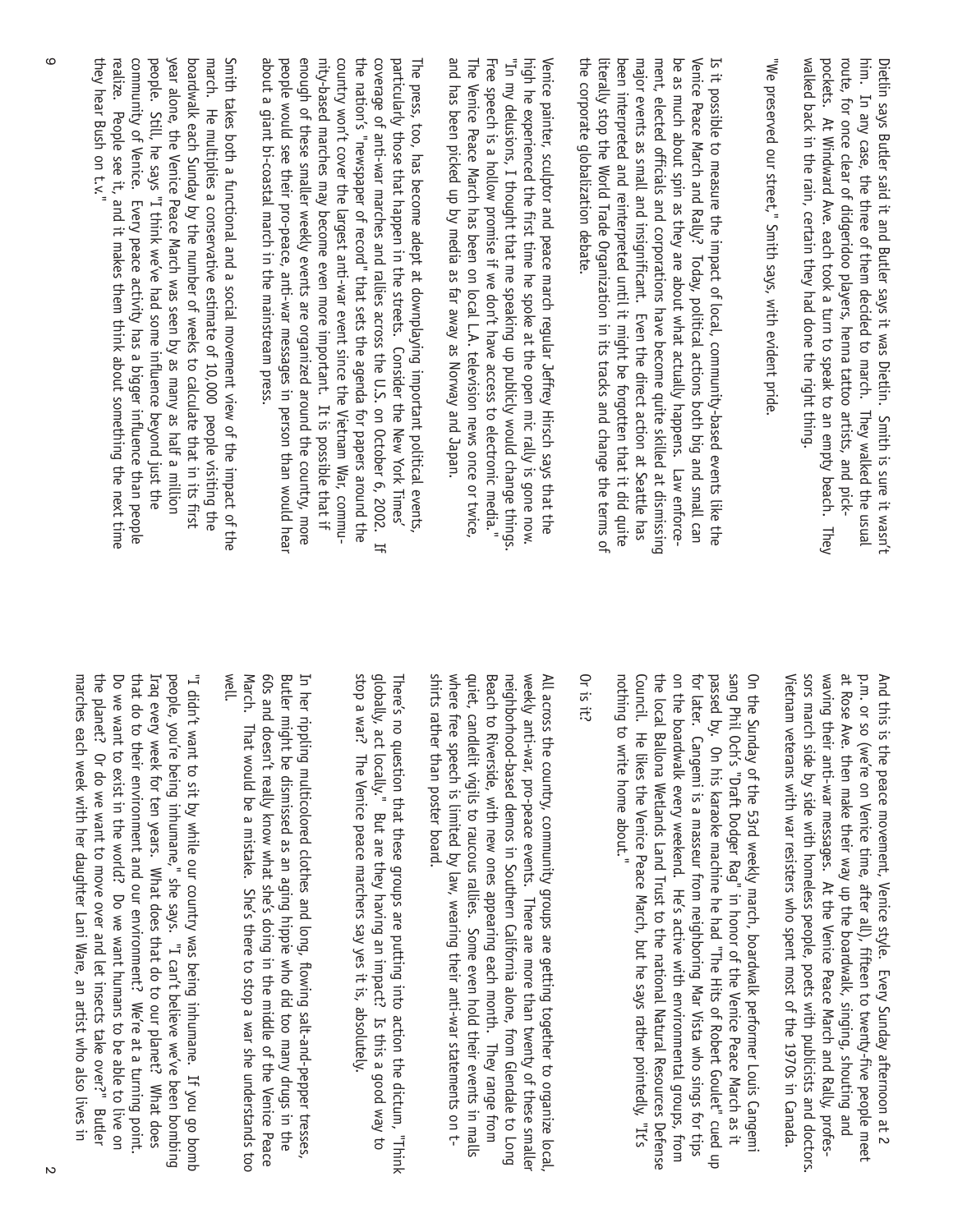| sprawling city like L.A., or in the suburbs and rural parts of the country, sheer<br>from balancing work and family. The easier and more convenient the march is<br>stretched thin from our ever increasing on-the-job productivity demands and<br>distances keep a lot of people from mass events. Americans are already<br>Community-based marches can also solve problems created by geography. In a<br>to get to, the more likely people are to show up.                                       | about not because of their size - the largest march had 50 people, the smallest<br>people" that makes them important.<br>had three. It's the grassroots community building and empowerment of "regular<br>The Venice Peace March and other local events like it are worth writing home | they're over, people scatter.<br>the ones who can fix it. But those events are few and far between, and when<br>people who know, as you do, that something is terribly wrong, and that you are<br>several thousand and chant or sing or drum along, or just look around at all the<br>a cathartic, energizing experience to stand in a crowd of a few hundred or<br>Big marches are good because they remind people that they are not alone.<br><b>It's</b> | the [Venice Peace] march, and people you run into at the store, so it builds a<br>real kind of a family feeling that the big marches don't do." | never see again," he says. "We have several people from our block who go to<br>"In the big marches, it's great to be out there, but a lot of the people you'll                                                 | Smith argues that small events like this one are very important, in part because<br>counselors in the sprawling 23-campus California State University system.<br>He's a Vietnam veteran who makes his living as Communications Director for the<br>they help build communities.<br>California Faculty Association, the union representing professors, libranans and | Jim Smith is one of the key organizers of the Venice Peace March and Rally.<br>proud of it."<br>seemed pretty necessary for me. This is our little Venice thing, and I'm really<br>For Williams, a Venice cook by day and a singer by night, "Marching for peace                                                                                   | whether people live or die or are harmed by anything that we have control of,<br>and we're supposed to have control of this government."                                                                                                     | patriotic. I think it's important to be a good human being and to care about<br>we're the ones being patriotic, but to me, I don't think it's that important to be<br>government accountable for their actions. "I know peace marchers will say<br>For Butler, participating in the march is an important part of holding her<br>Venice. Sometimes Butler's 77 year-old mother joins them |
|----------------------------------------------------------------------------------------------------------------------------------------------------------------------------------------------------------------------------------------------------------------------------------------------------------------------------------------------------------------------------------------------------------------------------------------------------------------------------------------------------|----------------------------------------------------------------------------------------------------------------------------------------------------------------------------------------------------------------------------------------------------------------------------------------|-------------------------------------------------------------------------------------------------------------------------------------------------------------------------------------------------------------------------------------------------------------------------------------------------------------------------------------------------------------------------------------------------------------------------------------------------------------|-------------------------------------------------------------------------------------------------------------------------------------------------|----------------------------------------------------------------------------------------------------------------------------------------------------------------------------------------------------------------|---------------------------------------------------------------------------------------------------------------------------------------------------------------------------------------------------------------------------------------------------------------------------------------------------------------------------------------------------------------------|----------------------------------------------------------------------------------------------------------------------------------------------------------------------------------------------------------------------------------------------------------------------------------------------------------------------------------------------------|----------------------------------------------------------------------------------------------------------------------------------------------------------------------------------------------------------------------------------------------|-------------------------------------------------------------------------------------------------------------------------------------------------------------------------------------------------------------------------------------------------------------------------------------------------------------------------------------------------------------------------------------------|
| gesture.<br>important<br>whether or not to march. One of the women finally said she thought it was<br>under the<br>Angelenos curled up indoors with the heat cranked up to 80 degrees. Huddling<br>march regulars showed up. It was the sort of day that keeps fair weather<br>one particularly dismal, rainy Sunday afternoon when only about six or seven<br>corner of a building, they stared out into the rain and debated<br>to hold the march with only a few people, at least as a symbolic | join in sometimes. The smallest Venice Peace March and Rally ever occurred on<br>every week, joined by not-so-regulars and a few new people. Even bystanders<br>There is a core of Venice peace marchers who show up on the boardwalk nearly                                           | that are horrible. You feel like there's nothing you can do about them, and it<br>defense against this powerlessness that you can feel against these world events<br>they give people an opportunity to keep active against the war. "It's kind of a<br>action," Smith says.<br>can be very depressing. The best way to counter that is by taking some kind of<br>At the very least, local community-based events like this are important because           | "Just when I think I'm going to give up," Dietlin says, "someone stops and<br>says, 'Thanks for doing this."                                    | someone from the crowd to express support.<br>at Butler's mother. Still, several marchers tell of being approached quietly by<br>been openly hostile. Once, a person at a boardwalk café threw a piece of cake | were in front of the Taj Mahal or just landed a hundred-pound swordfish off the<br>edly. Others press into the crowd while family or friends snap photos as if they<br>Florida Keys.<br>When the<br>Venice Peace March passes by, some people applaud and nod point-<br>Some roll their eyes at the marchers, and a small number have                               | out here and you see just American flags up all over the place and no protest<br>right? That's what I'm counting on. When it ceases to be, then I guess I'll<br>this is a place where people can be different," Butler says. "Bohemian place<br>against our government for being inhumane, then that's kind of scary, 'cause<br>cease to be here." | or almost so. She stops to speak to every single one of them. "When you come<br>name - artisans, performers, and a fair share of folks who are clearly homeless<br>When Butler walks down the boardwalk, countless people call out to her by | their trades along the edge of the sand. Many of them return week after week,<br>hood.<br>creating a<br>Rice.<br>the obligatory sunglasses, mildly offensive t-shirts and Your Name on a Piece of<br>$\frac{1}{2}$<br>the other side of the walkway artists, performers and craftspeople ply<br>boardwalk community of its own within the larger Venice neighbor-                         |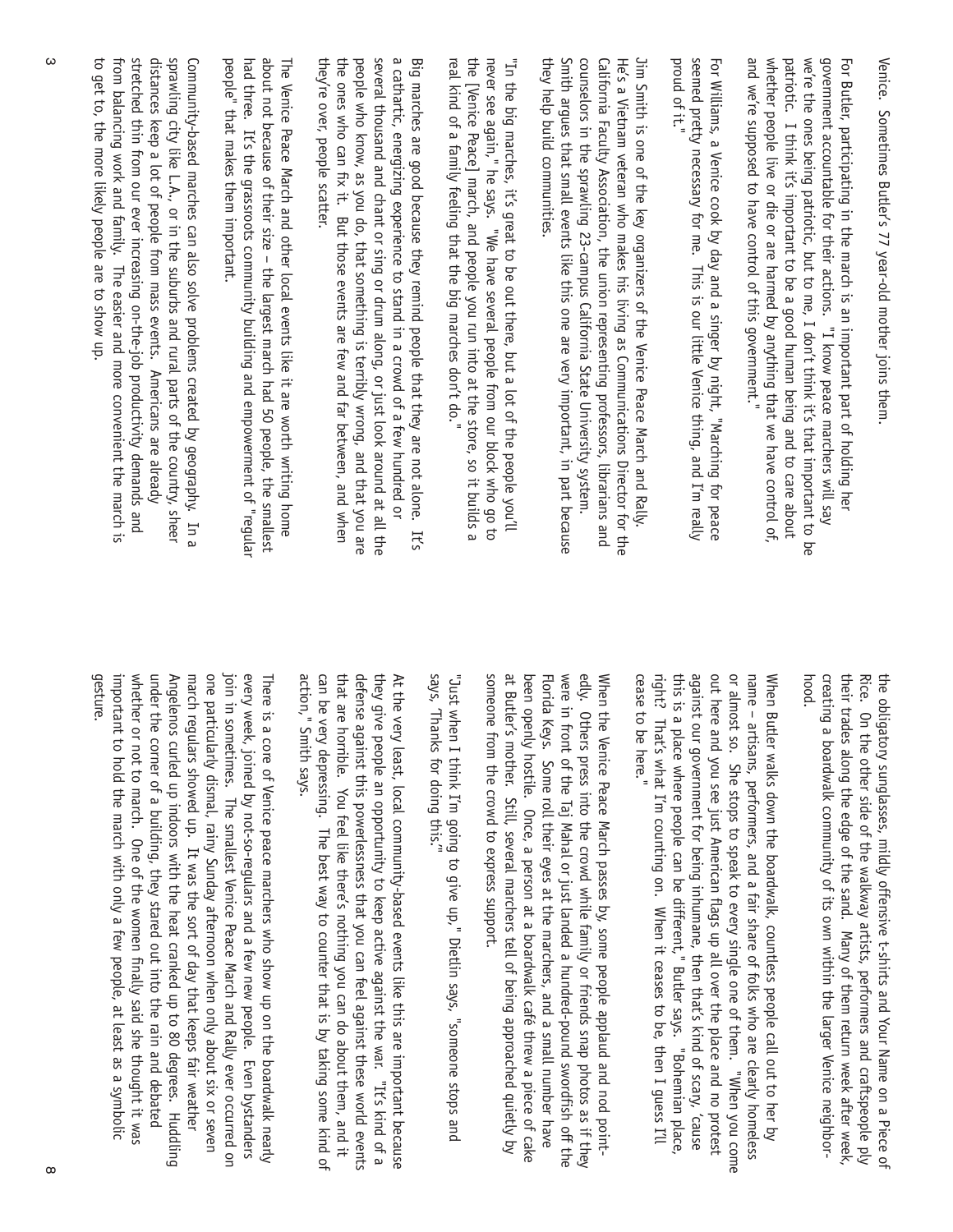| won't see many chain stores here. On one side of the asphalt beach boardwalk<br>early 1900s, now housing restaurants and cafés, tattoo parlors, shops selling<br>are a series of buildings, some of them original Italianate structures from the<br>advertising demographic. Thanks to the persistent work of local activists, you<br>Nerice is the kind of place where "community" means more than a targeted<br>and commitment."                                                                             | were going to keep doing this until the policy was reversed," Smith says.<br>"There was no master design to do this.<br>"By the third one I guess it was pretty much decided by consensus that we<br>It just evolved out of people's feelings | same thing happened the next week, and the week after that<br>"Jesus said, 'Love your enemies."<br>The marchers decided to come back the next week and do it all over again.<br>Butler carried a bright yellow, green and blue oil painting that day that read,<br>$\frac{1}{2}$                                                                                                                            | aren't we powerful enough to out-think them?"<br>march, Richard Washington asked, "If we're powerful enough to bomb, why<br>His head swathed in a red, white and blue bandana as he walked in that first                                                        | the Clear Channel radio behemoth was pressuring its stations not to play it.<br>the marchers passed, singing along to John Lennon's "Imagine" at a time when<br>standing-room-only on that sunny Sunday afternoon erupted into loud cheers as | opposition to war. Between that meeting and the first Venice Peace March, the<br>U.S. began bombing.<br>people who attended decided to hold a march on the beach to express their<br>As the first march made its way up the boardwalk, several cafés filled to                                                                                                                                    | should respond to the impending U.S. invasion of Afghanistan. The thirty or so<br>2001, PFP organizers held their meeting to discuss how the Venice community<br>With post-9/11 war drums reverberating across the country in late September<br>1968 until 1998.             | one of California's most successful third parties, garnering enough votes<br>democratic, feminist, environmentalist political party founded in 1967. PFP is<br>through thirty years of successive elections to stay on the California ballot from<br>organized by the Venice branch of the Peace and Freedom Party, a socialist,<br>That first Venice Peace March and Rally grew out of a community meeting | the reaction from the first march onward was very positive," says Smith.<br>would be very hostile. This was a month after September 11th. But actually<br>"In the beginning we didn't know what the reaction of people would be, if it      |
|----------------------------------------------------------------------------------------------------------------------------------------------------------------------------------------------------------------------------------------------------------------------------------------------------------------------------------------------------------------------------------------------------------------------------------------------------------------------------------------------------------------|-----------------------------------------------------------------------------------------------------------------------------------------------------------------------------------------------------------------------------------------------|-------------------------------------------------------------------------------------------------------------------------------------------------------------------------------------------------------------------------------------------------------------------------------------------------------------------------------------------------------------------------------------------------------------|-----------------------------------------------------------------------------------------------------------------------------------------------------------------------------------------------------------------------------------------------------------------|-----------------------------------------------------------------------------------------------------------------------------------------------------------------------------------------------------------------------------------------------|---------------------------------------------------------------------------------------------------------------------------------------------------------------------------------------------------------------------------------------------------------------------------------------------------------------------------------------------------------------------------------------------------|------------------------------------------------------------------------------------------------------------------------------------------------------------------------------------------------------------------------------------------------------------------------------|-------------------------------------------------------------------------------------------------------------------------------------------------------------------------------------------------------------------------------------------------------------------------------------------------------------------------------------------------------------------------------------------------------------|---------------------------------------------------------------------------------------------------------------------------------------------------------------------------------------------------------------------------------------------|
| on 9/11<br>to know about all the election-related events that were scheduled to take place<br>distributing information about the stolen 2000 election. She wears a black<br>baseball cap embroidered with "IMPEACH SCALIA" in bright yellow. If you want<br>One of those people is Therese Dietlin. Dietlin lives in Atwater Village, some<br>her booth.<br>20-odd miles from Venice Beach. Every weekend she tables on the boardwalk,<br>but were cancelled due to the WTC and Pentagon attacks, just stop by | doing this week after week and have gotten to be pretty good soapbox orators.<br>did it, and now it's hard to shut them up after five minutes."<br>Including<br>people who were just scared to death the first time or few times they         | emotional feelings to express," Smith says. "Others are people who have been<br>group come back week after week until they find the courage to take the micro-<br>important for movement building. People who have never spoken in front of a<br>phone. "Some of [the speakers] are people just happening by who have very<br>There's an element of leadership development at these rallies that makes them | twenty of them are there for an anti-war march.<br>came out<br>150,000 people may visit Venice Beach on any single weekend. Only about<br>he says.<br>to Venice for entirely different reasons than going to a peace rally,"<br>"Our rallies are for people who | to the choir" the way some political events both big and small do. As many as<br>Smith says the Venice Peace March is also important because they don't "preach                                                                               | events get their turn to speak out to the crowds at Venice Beach.<br>rootsiest.<br>vetted, nor are they censored. It's democracy and free speech at their grass-<br>boardwalk crowds and say whatever is on his or her mind. The speakers aren't<br>Anyone can have five minutes at the mic to stand under the banner, face the<br>People who would never have a chance to speak at big political | permit,"<br>have to have a permit. Our response is, if we have 300 people we don't need a<br>We said no, we don't need one. They say, well, if you have over 300 people you<br>"A couple of times cops have come up and said, 'Do you have a permit for this?'<br>says Smith | and Williams takes down the names of those who want a turn to talk. She<br>shouts out to the throngs on the boardwalk, inviting them to speak as well.<br>to one of the organizers.<br>While they're getting ready, an L.A.P.D. officer sometimes stops by and speaks<br>front of their big blue banner while Smith plugs a microphone into the speaker                                                     | Every week, when they reach Windward Ave. the marchers form a half circle in<br>March. It's another aspect of that march that's worth writing home about.<br>For many<br>regulars, the open mic rally is the high point of the Venice Peace |

 $\overline{a}$